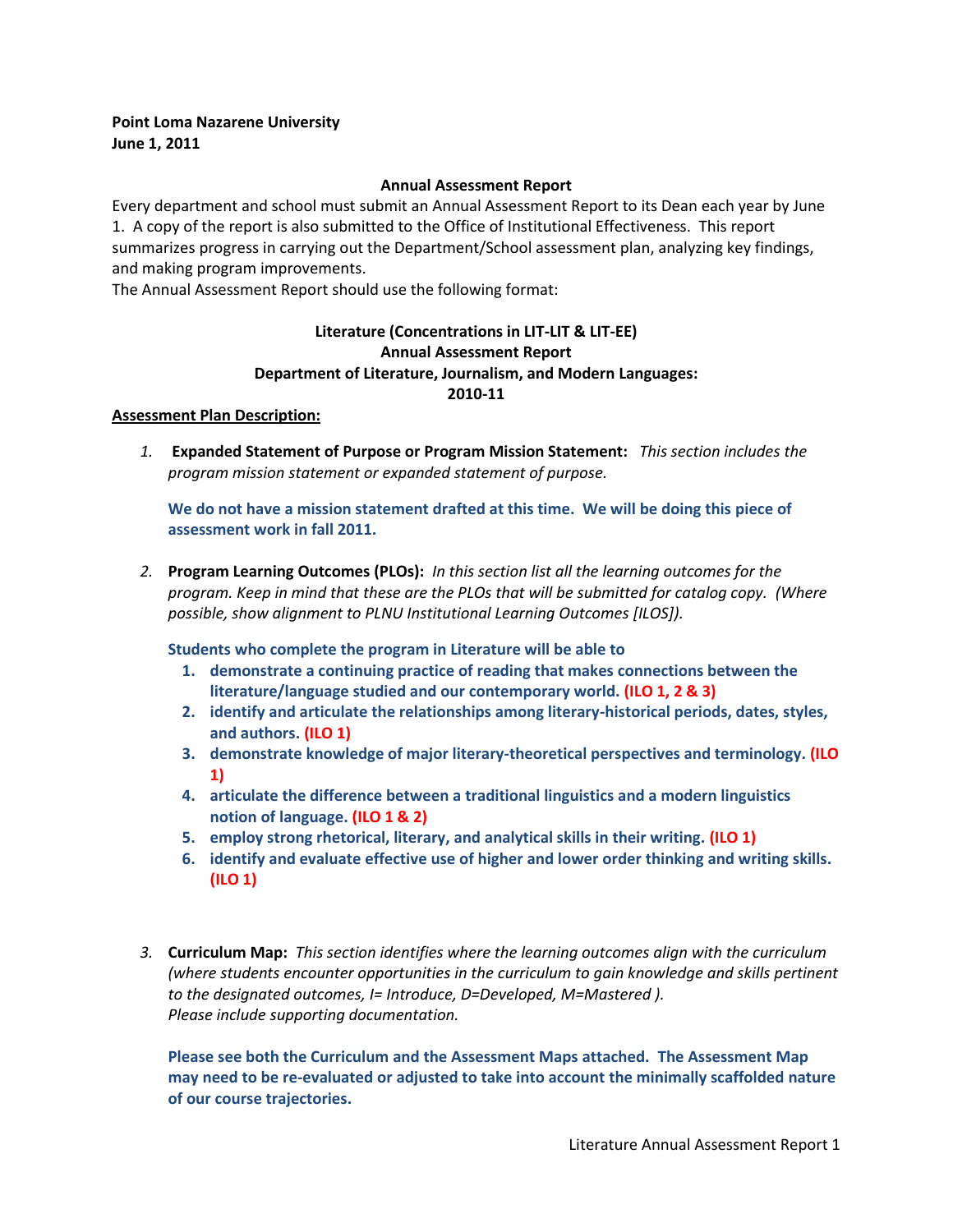*4.* **Multi-Year Assessment Plan:** *This section identifies the learning outcomes and the years in which they will be assessed. Please attach appropriate documents(s). If you have not yet created this Multi-Year Assessment Plan, please let the Office of Institutional Effectiveness know – we can schedule a session for you at the beginning of the Fall, 2011 semester. This is not a long process and will be completed very quickly.* 

**We have not yet created our Multi-Year Assessment Plan for Literature. We will be doing this assessment work in 2011-12 and would like to schedule a session with the OIE to create our plan.**

**Assessment Activities:** *This section will be completed annually for each PLO measured during this Academic Year (as described in your Multi-Year Assessment Plan).* 

*5.* **Methods of Assessment and Criteria for Success:** *This section describes how student learning was assessed for each PLO during this Academic Year (AY) according to your Multi-Year Assessment Plan.* 

*How do you know students are learning and to what degree you have been successful. What measures were used, direct and/or indirect? Also attach copies of any rubrics that were used.*

*When was the assessment conducted and by whom?*

*What were the criteria for success, the performance targets selected for each learning outcome assessed this Academic Year.*

*Please attach any necessary documents.*

**While we do not have our Multi-Year Assessment Plan created, we did conduct an early assessment in LIT 250: Introduction to the Study of Literature, the gateway course to the literature major. It was a 4-5 page, analytical, research essay required as the final writing assessment for both fall and spring sections of LIT 250. The assessment was conducted by Dr. Bettina Tate Pedersen in December for LIT 250 (Fall 2010 term) and by Dr. James Wicks in May for LIT 250 (Spring 2011 term). Please see the attached assignment and rubric.**

**Portfolios are also gathered in LIT 495: Literary Theory and Scholarship consisting of three papers from students' major classes. Grades for these portfolios are recorded and kept by Dr. Carol Blessing.**

**We also conducted a culminating assessment in giving the ETS Literature Field Exam to our literature majors in one final class session of LIT 495: Literary Theory and Scholarship.**

**Assessments in LIT 495: Literary Theory and Scholarship are conducted by Dr. Carol Blessing.**

- *6.* **Summary of Data collected:** *This section should discuss the results of the assessment process for the designated SLO.* 
	- *What information/data was collected?*
	- *How was it data analyzed?*

**Formal data for early assessment was gathered in the form of individual grades for the 4-5 page, analytical, research essay in LIT 250: Introduction to the Study of Literature. This**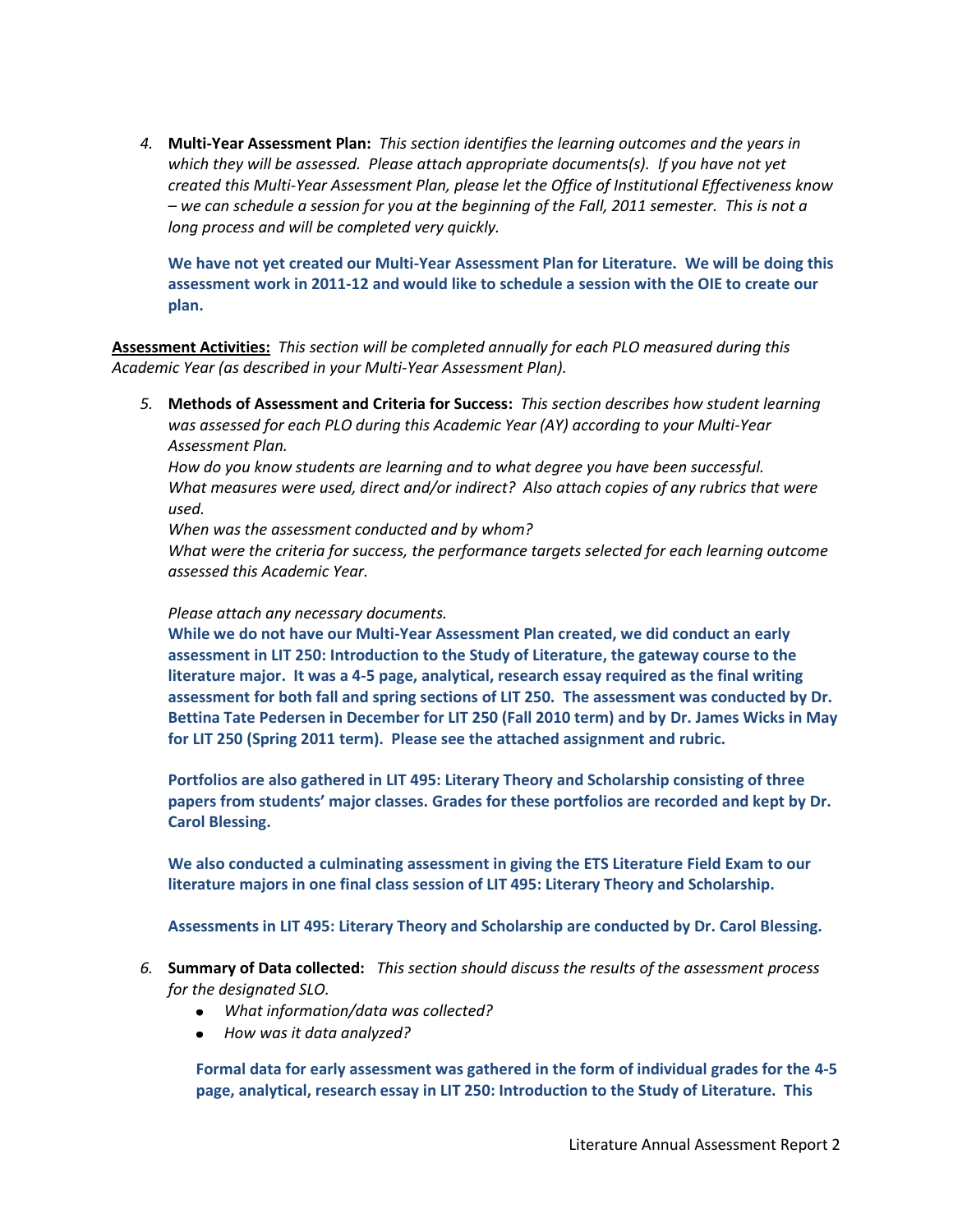**data has not been compiled in one place or document nor has it been formally analyzed in comparison with any similar data gathered in previous years. Grades for these assessments are recorded and kept by Dr. Bettina Tate Pedersen and Dr. James Wicks.**

**Formal data for capstone assessment was gathered in the form of portfolios in LIT 495: Literary Theory and Scholarship. These are recorded in the grading records for LIT 495. Further capstone assessment data was also collected and analyzed through the ETS Literature Exam for the academic year 2010-11. A report of this data was analyzed by simple comparison of the current academic year with previous academic years since 2006. Please see attached report of the ETS results for our literature students.**

- **7. Use of Results:** How did you use what you learned from assessment of your PLO? *If everything went as planned – have a party! If it didn't go as planned, then Close the Loop. This section should include the following information:*
	- *Describe any improvements your program has made in the past 12 months as a results of your assessment efforts*

**We have designed new Department Learning Outcomes, new Program Learning Outcomes, and are in process designing new Course Learning Outcomes for all our literature courses. We have completed the CLOs for LIT 201, 202, 203 & 250. We plan to complete the design of CLOs for all literature courses and to work on designing new or aligning current assessment tools with our learning outcomes.**

**We are beginning the process of revising our Exit Survey to gather data that is more specifically aligned with our new DLOs, PLOs, and CLOs.**

*Describe how the results of the assessments were disseminated and to whom* 

**An annual comparative report for our graduating seniors' scores on the ETS Literature Field Test is compiled by Edie Chapman, one of our departmental assistants, and is shared first with Department Chair who then shares it with the faculty in the opening meetings of the following academic year.**

*What is the program's process for reviewing the results? What is your process for*   $\bullet$ *discussing the implications of the results?*

**We do not have a formal process of review at present; instead we confer at the opening meeting of the academic year to express our concerns or satisfaction about the results of the ETS Literature Field Test. These deliberations continue more specifically in the Literature section meetings throughout the academic year. We are open to considering a more formal review process if need be.**

*Based on your findings, what do you plan to do now?*  $\bullet$ 

**We plan to continue using the early assessment essay in LIT 250, the capstone ETS Literature Field Test assessment in LIT 495, and the Exit Survey for our majors. As part of our 2011-12 assessment work, we also plan to consider where a mid-program assessment might occur and what that assessment vehicle might be.**